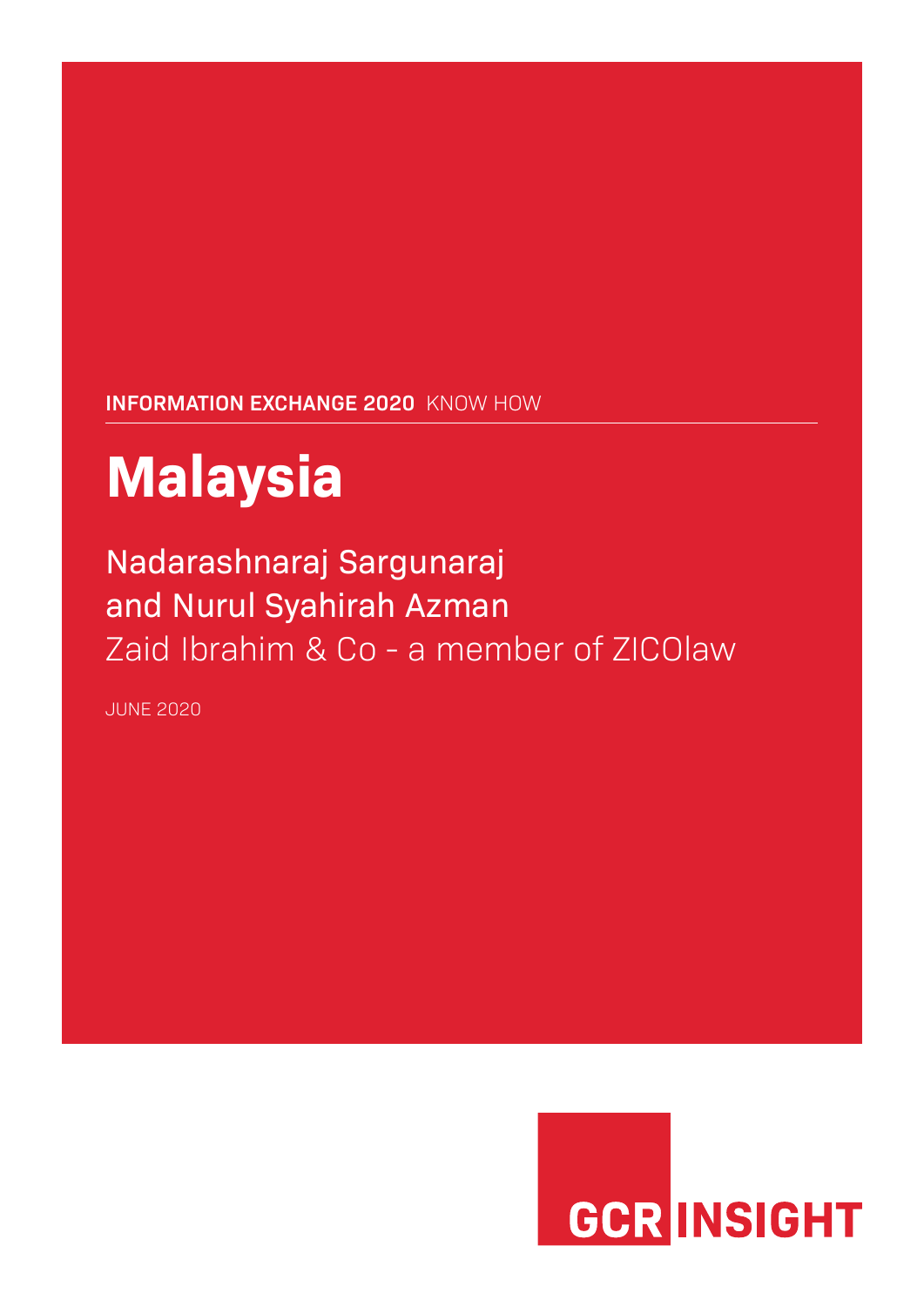#### **1 Describe the principal competition rules governing information exchange in your jurisdiction.**

The Competition Act 2010 (Competition Act), which came into effect on 1 January 2012, introduced general competition law for all markets in Malaysia except those carved out for sector regulators including the Communications and Multimedia Act 1998 in relation to the network communications and broadcasting sectors, the Energy Commission Act 2001 in relation to the energy sector and the Malaysian Aviation Commission Act 2015 (Malaysian Aviation Commission Act) in relation to the aviation services sector. The Gas Supply (Amendment) Act 2016 has also introduced general competition law provisions to the Gas Supply Act 1993, which is applicable to the Malaysian gas market. Activities regulated under the Petroleum Development Act 1974 and the Petroleum Regulations 1974, in relation to upstream operations comprising the activities of exploring, exploiting, winning and obtaining petroleum whether onshore or offshore of Malaysia, are also excluded from the application of the Competition Act. In addition, the Postal Services Act 2012 introduced general competition law applicable to the postal market, which is also under the purview of the Malaysian Communications and Multimedia Commission, and the Malaysian Aviation Commission Act, which introduced competition law provisions applicable to the aviation services sector and under the purview of the Malaysian Aviation Commission.

The Competition Act is enforced by the Malaysia Competition Commission (MyCC).

There is no express provision on "information exchanges" in the Competition Act. Information exchanges are assessed under section 4 in relation to anticompetitive agreements between enterprises (Chapter One Prohibition), which is to a large extent similar to article 101 of the Treaty on the Functioning of the European Union (TFEU).

The Chapter One Prohibition prohibits horizontal or vertical agreements between enterprises that have the object or effect of significantly preventing, restricting or distorting competition in any market for goods or services. "Agreement" is defined widely to mean any form of contract, arrangement or understanding, whether or not legally enforceable, between enterprises, and includes a decision by an association and concerted practices. With this wide definition, the Chapter One Prohibition would apply to oral and written contracts, regardless of whether they are legally enforceable (eg, tacit understanding between parties or gentlemen's agreement).

Section 4(2) of the Competition Act deems certain agreements between competing enterprises as having the object of significantly preventing, restricting or distorting competition. This means that the MyCC need not examine the anticompetitive effect of horizontal agreements that:

- fix, directly or indirectly, a purchase or selling price or any other trading conditions;
- share markets or sources of supply;
- limit or control production, market outlets or market access, technical or technological development or investment; or
- constitute bid rigging.

Anticompetitive information exchanges would be dealt with similarly in the sector regulations.

#### **2 Which bodies are responsible for enforcing competition rules on information exchange in your jurisdiction?**

The MyCC, a body corporate established under the Competition Commission Act 2010, enforces the Competition Act, which applies across all sectors except sectors excluded from the application of the Competition Act (see question 1). The Malaysian Communications and Multimedia Commission enforces competition law in the communications sector, while the Energy Commission oversees competition in the energy and gas sectors. In addition, the Postal Services Act 2012 introduced general competition law applicable to the postal market, which is also under the purview of the Malaysian Communications and Multimedia Commission. Competition in the aviation services market comes under the purview of the Malaysian Aviation Commission pursuant to the Malaysian Aviation Commission Act.

#### **3 Describe the types of information exchanges that may be caught under the competition rules in your jurisdiction.**

Information exchanges would be assessed under the Chapter One Prohibition (ie, in relation to anticompetitive agreements and concerted practices between enterprises) whether they are competitors (horizontal) or noncompetitors (vertical).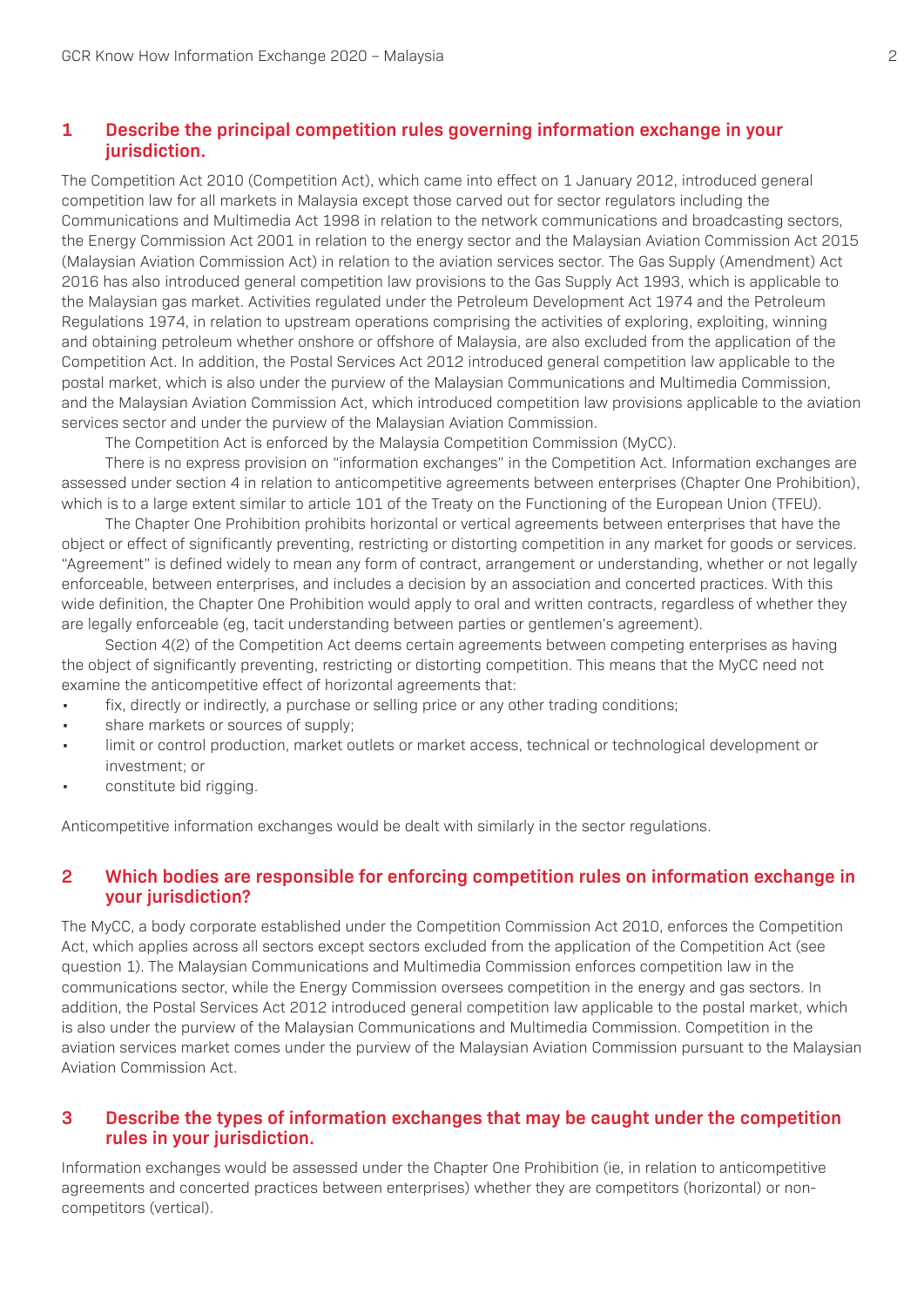In its Guidelines on Chapter One Prohibition, the MyCC has explained that information sharing can reduce the uncertainty that competitors will face and therefore reduces competition significantly. Sharing of price information between competitiors could fall within the conduct deemed to have the object of "significantly preventing, restricting or distorting competition in the market" as stated in section 4(2) of the Competition Act.

Strategic information on price may include information about actual, recent or future prices (for example, discounts and rebates), production costs, quantities, turnover, sales, capacity and investment.

The Guidelines further state that non-price information-sharing will be assessed on a case-by-case basis. In general, the frequent exchange of confidential information in a market with fewer competitors is more likely to have a significant effect on competition. In addition, the exchange of information between competitors that is not provided to consumers is also likely to have a significant adverse effect on competition.

Information that is genuinely public, aggregated or historical is less likely to pose a competition law risk. While the frequency of information exchange can be an important consideration, a single exchange information may still be anticompetitive under the Chapter One Prohibition.

#### **4 Are some information exchanges regarded as more serious breaches of the competition rules than others?**

The nature of the information exchanged would be important for the analysis. In general, the MyCC has stated in its Guidelines on Chapter One Prohibition that exchanging current price information may facilitate price fixing and may be deemed to be significantly anticompetitive and in breach of the Chapter One Prohibition. Exchange of other strategic information that is likely to have an impact on pricing such as quantities, capacities, cost and demand may also be deemed to be significantly anticompetitive.

#### **5 In what circumstance, do information exchanges fall within the scope of cartel leniency programmes in your jurisdiction?**

The Competition Act empowers MyCC to establish a leniency regime that provides for a reduction of up to 100 per cent of any penalty that would otherwise have been imposed (ie, full immunity). The MyCC Guidelines on Leniency Regime provides that a leniency programme would only be available where:

- an enterprise has admitted its involvement to an infringement of the prohibition against a horizontal agreement under section 4(2) (please see our response to question 1 on the horizontal agreements deemed to have anticompetitive object); and
- the enterprise provides significant assistance by providing information or other form of cooperation to assist MyCC in an investigation of any finding of infringement.

"Significant assistance" will be determined by the MyCC on the specific circumstances of the case under consideration. The information or other form of cooperation provided by the enterprise will be on the infringement to which the enterprise is admitting involvement or the leniency applicant may provide information on another cartel of which MyCC may have no knowledge.

#### **6 To what extent is it necessary for an information exchange to have a negative effect on competition to prove a competition infringement in your jurisdiction?**

For an infringement of the Chapter One Prohibition, the information exchange must have either an anticompetitive object or effect.

Once an anticompetitive object is shown, the MyCC does not need to examine the anticompetitive effect of the agreement. However, if the anticompetitive object is not found, the agreement may still infringe the Competition Act if there is an anticompetitive effect.

If the object of the information exchange is highly likely to have a significant anticompetitive effect, then the MyCC may find the agreement to have an anticompetitive object.

#### **7 What types of information exchanges are not caught by the competition laws in your jurisdiction? For example, are certain types of information exchanges viewed as procompetitive?**

There is no presumption or guideline specifically on information exchange being viewed as pro-competitive.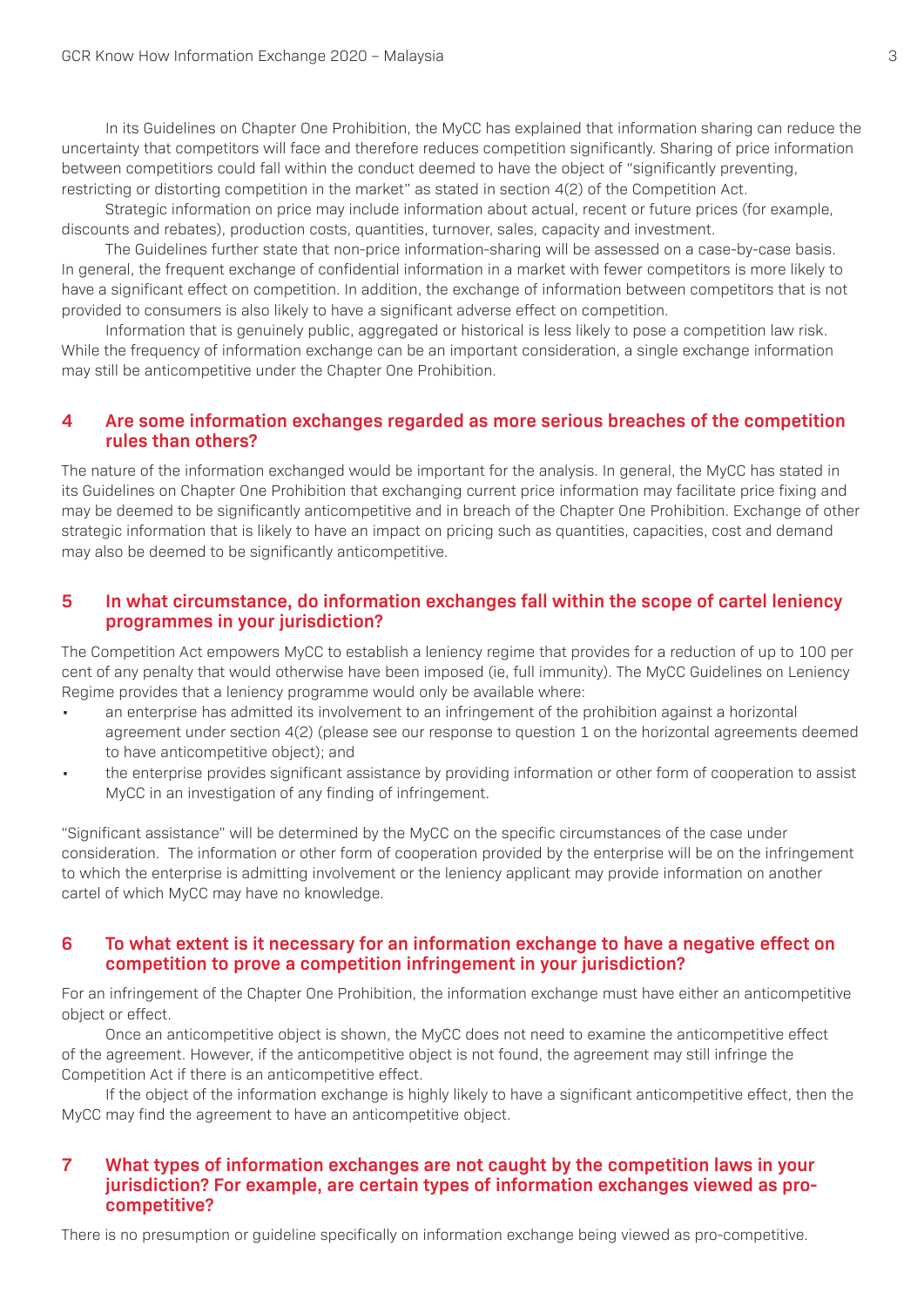The MyCC indicates in its Guidelines on Chapter One Prohibition that in general, certain agreements are unlikely to be considered to have significant anticompetitive effect. For horizontal agreements, these are where the parties are competitors, a combined market share (of both competitiors) of less than 20 per cent is unlikely to significantly affect competition. For vertical agreements, these are where the parties are non-competitors and none of the parties individually has a share exceeding 25 per cent in the relevant market. However, these safe harbour provisions may not apply to hardcore infringements.

Any agreement that raises competition law issues can nevertheless be relieved from liability where the criteria in section 5 are proven. In principle, no anticompetitive agreement is precluded from the application of section 5, which allows parties to an agreement that restricts competition to defend the restriction based on the relief of liability criteria under section 5.

Section 5 provides that an anticompetitive agreement prohibited under the Chapter One Prohibition may be relieved from liability where all of the following criteria are proven by the parties to the agreement:

- there are significant identifiable technological, efficiency or social benefits directly arising from the agreement;
- the benefits could not reasonably have been provided without the agreement having the anticompetitive effect;
- the detriment to competition is proportionate to the benefits provided; and
- the agreement does not eliminate competition in respect of a substantial part of the goods or services.

All four criteria must be met and the parties claiming this relief have the onus of proving that the benefits gained are passed on to the consumers.

In practice, it is unlikely for hardcore cartels (such as price fixing) to be able to satisfy the relief of liability criteria under section 5.

#### **8 To what extent can public information be caught under the competition rules governing information exchange in your jurisdiction?**

In general, the exchange of genuinely public information is unlikely to infringe the Chapter One Prohibition. Public information must be equally accessible to all competitors and customers and thus will be non-strategic for competition law purposes.

However, publication of simultaneous price movements may be indicative of cartel conduct. In the Container Depot Operator's case (see question 13), the publication of similar depot gate charges by the container depot operators at the same time raised alarm bells.

#### **9 Are there any specific competition rules in place for certain types of information exchange or certain sectors?**

See question 1. The general principles on anticompetitive conduct are broadly similar except that sector regulations are administered by the relevant sector regulators. There are no prescribed safe harbours or block exemptions specifically for information exchange.

The Malaysian Aviation Commission's Guidelines on Anti-Competitive Agreements (MAVCOM's Guidelines) define concerted practice to include exchange of information between competing enterprises relating to their respective pricing practices or output plans where there is an understanding that such an exchange would reduce strategic uncertainties in the market and facilitate collusion between these enterprises.

Several categories of agreements between competitors may be deemed to have the object of significantly preventing, restricting or distorting competition in any aviation service market. This includes an agreement with the object to directly or indirectly fix a purchase or selling price or any other trading conditions in connection with aviation services.

Indirect price-fixing may occur through, among other things:

- sharing of price lists before prices are increased, either directly or indirectly, through an association;
- requiring competitors to consult each other before setting their respective prices to be imposed on buyers; or
- sharing of information on demand forecast or factors to be considered in setting prices in the future.

MAVCOM's Guidelines set out several non-exhaustive examples of information sharing that may have the effect of significantly preventing, restricting or distorting competition in an aviation service market, including: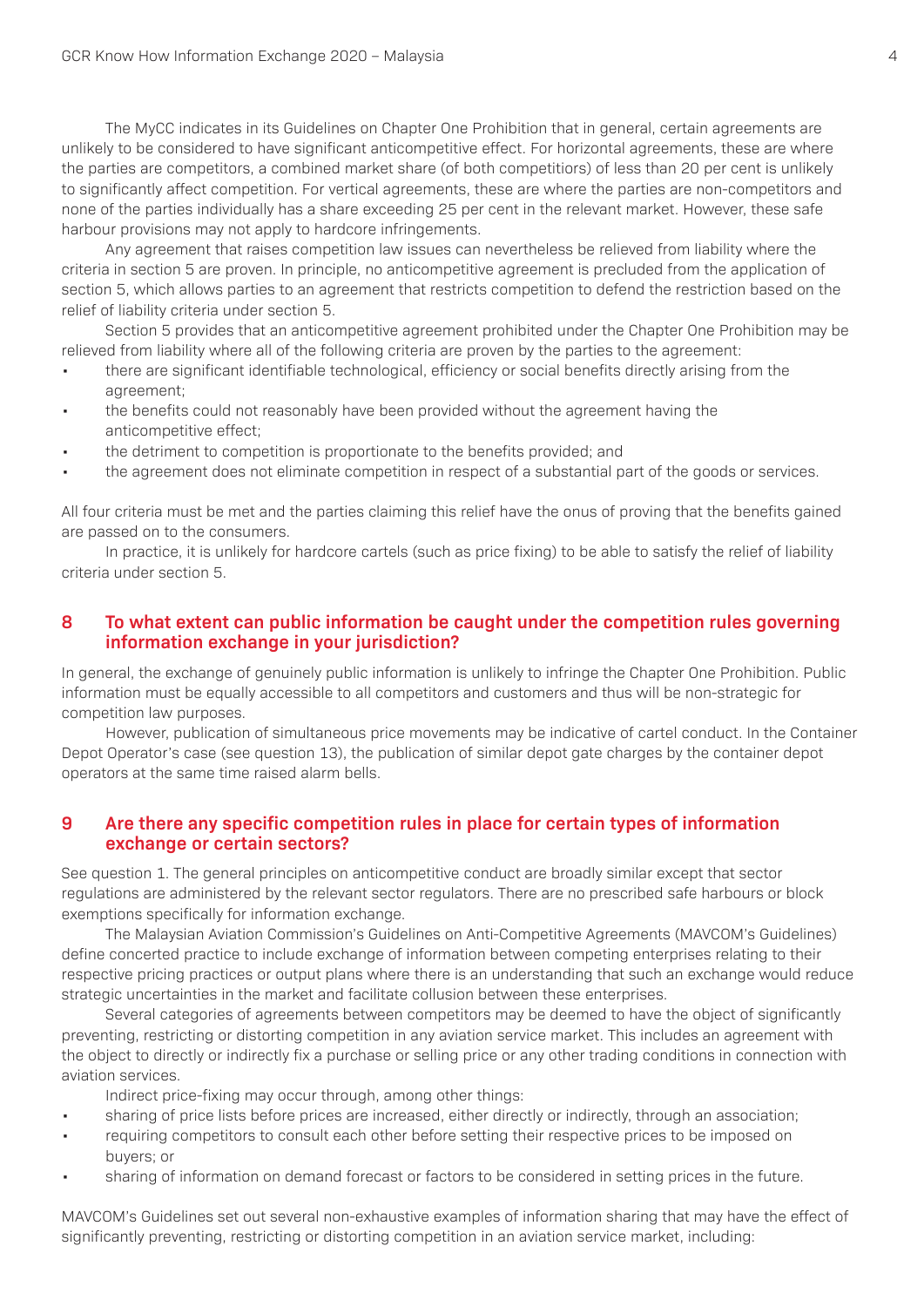- sharing of information regarding price particularly if it involves prospective or real-time information; and
- sharing of non-price information, if it could inform competitors of each other's strategies which may significantly prevent, restrict or distort competition in an aviation service market.

The sharing of information is more likely to have a significant anticompetitive effect if the number of competitors in a relevant aviation service market is small and these competitors frequently exchange confidential information amongst themselves.

In determining whether or not information sharing falls within the prohibition on anticompetitive agreements, several factors such as the type of information shared, whether the information is prospective or historical, the frequency of the information shared and the level of detail of the information, among others, will be considered by MAVCOM.

#### **10 Have public bodies in your jurisdiction published any guidance on the competition rules governing information exchange?**

See question 3. The MyCC's Guidelines on Chapter One Prohibition provides guidance on information exchange under the Competition Act.

In addition, the MAVCOM's Guidelines on Anti-Competitive Agreements provide guidance on information exchange under the Malaysian Aviation Commission Act. See question 8.

#### **11 What defences are available for information exchanges caught by the competition laws in your jurisdiction.**

Any agreement that is in breach of the Chapter One Prohibition may be relieved of liability if the parties to the agreement can show that there are pro-competitive benefits brought about by the restrictions that outweigh the detriments (section 5 of the Competition Act). See question 6.

Although theoretically any Chapter One Prohibition may be capable of relief from liability under section 5, in practice it is unlikely that hardcore cartels will be able to fulfil the conditions in section 5.

In an information exchange scenario, these criteria may be met where the information shared is non-price information on standards, new technologies, etc, that can improve competition in the market and where the information shared does not reduce uncertainty in the market.

#### **12 What is the standard of proof and on whom does the burden of proof fall in information exchange cases? Are there any scenarios in which the burden of proof is or could be reversed?**

The burden of proof is on the MyCC to establish by evidence, on a balance of probabilities, that the agreement has the object or effect of significantly preventing, restricting or distorting competition in any market for goods or services.

The term "object" is not defined in the Competition Act. According to the MyCC's Guidelines on the Chapter One Prohibition, the MyCC in general will not just examine the actual common intention of the parties to an agreement, but also assess the aims pursued by the agreement in the light of the agreement's economic context. If the object of an agreement is highly likely to have a significant anticompetitive effect, then the MyCC may find the agreement to have an anticompetitive object.

Section 4(2) of the Competition Act deems certain agreements between competing enterprises as having the object of significantly restricting competition. This means that the MyCC need not examine the anticompetitive effect of certain categories of horizontal agreements, including agreements to:

- fix a purchase or selling price or any other trading conditions;
- share markets or sources of supply;
- limit or control production, market outlets or market access, technical or technological development or investment; or
- constitute bid rigging.

If an anticompetitive object is proven (or deemed), then the MyCC does not need to examine the anticompetitive effect of the agreement, and thus can make a finding of infringement even before the anticompetitive effect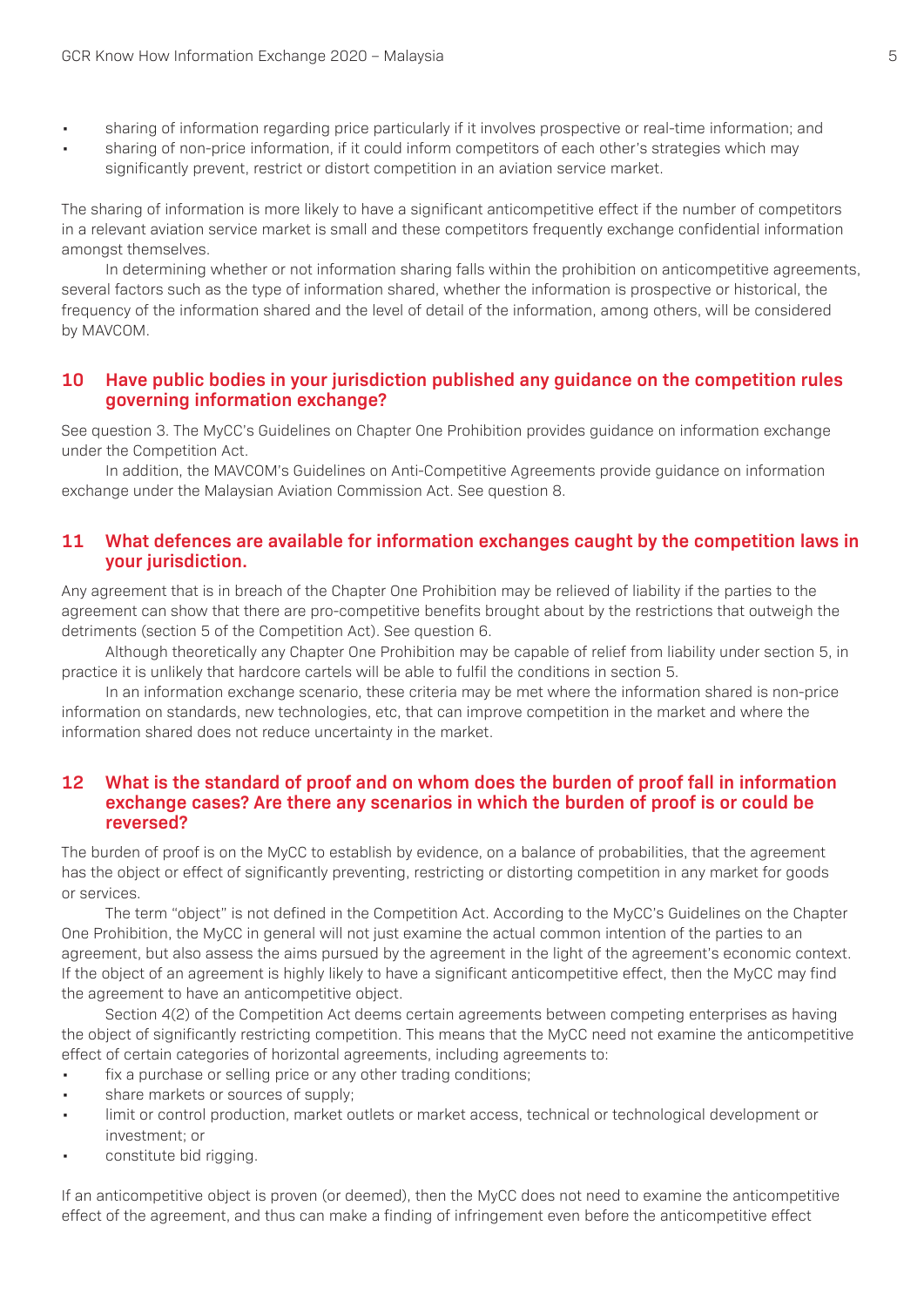manifests. However, if an anticompetitive object is not found, the agreement may still breach the Competition Act if the MyCC can establish that there is an anticompetitive effect.

No anticompetitive agreement is per se unlawful. Any agreement that is prohibited under section 4 may be relieved of liability if the parties to the agreement can show that there are pro-competitive benefits brought about by the restrictions that outweigh the detriments (see question 6).

The Guidelines on Chapter One Prohibition provide that the sharing of price information in particular may be deemed to have the object of significantly preventing, restricting or distorting competition as provided under section 4(2) of the Competition Act. In such cases, the MyCC would not have to prove that the information exchange has anticompetitive effects in the relevant market for goods or services.

#### **13 What are the sanctions for anticompetitive information exchanges in your jurisdiction?**

Upon finding an infringement of the Chapter One Prohibition, the MyCC:

- must require that the infringement cease immediately;
- may specify steps that are required to be taken by the infringing enterprise, which appear to the MyCC to be appropriate for bringing the infringement to an end;
- may impose a financial penalty of up to 10 per cent of the enterprise's worldwide turnover over the period during which the infringement occurred; or
- may give any other direction it deems appropriate.

#### **14 Describe any recent cases in the area of information exchange of note in your jurisdiction, how they were decided and which sections they concerned.**

Although there has not been a case where a finding of infringement has been issued solely based on information sharing between competitors, there have been cases where the MyCC has relied on information sharing as evidence of anticompetitive collusion.

In the Container Depot Operator's case (1 June 2016, MyCC File Reference 700.2.005.2013) the MyCC issued its decision against an information technology service provider to the shipping and logistics industry and four container depot operators for price fixing. The final decision states that Containerchain (M) Sdn Bhd (Containerchain), the information technology service provider, had engaged in concerted practices with several container depot operators (CDO) resulting in the operators increasing the depot gate charges from MYR5 to MYR25. The MyCC also alleged that the concerted practice resulted in the CDOs offering a rebate of MYR5 to hauliers on the agreed depot gate charges.

Although Containerchain did not operate in the same level of the supply chain with the CDOs, Containerchain was nonetheless found to have entered into vertical agreements by way of concerted practices, when it coordinated the exchange of information between the CDOs on their revisions to depot gate charges and rebates to hauliers.

The MyCC held that Containerchain had influenced the behaviour of the CDOs by bringing the CDOs together in meetings, disseminating and sharing information about their revised depot gate charges and coordinating the implementation of the revised depot gate changes (among other matters).

In the Malaysian Airlines System Berhad, AirAsia Berhad and AirAsia X Sdn Bhd's case (31 March 2014, MyCC Reference No: MyCC.0001.2012), the MyCC found that the parties had infringed the Chapter One Prohibition by entering into an agreement with the object of sharing of markets within the air transport services sector in Malaysia. In 2011, parties entered into a collaboration agreement which involved a share swap and an agreement that Malaysian Airline System Berhad (MAS) was to be only a full-service premium carrier, while AirAsia Berhad and AirAsia X Sdn Bhd (AirAsia) will be regional low-cost and medium to long-haul cost carriers. The evidence relied on by the MyCC includes the setting-up of a joint collaboration committee that had access to both parties' information and management to ensure that the collaboration is implemented.

In the Sibu Confectionery and Bakery Association's case (12 February 2015, MyCC.0045.2013), the MyCC found 15 members of the Sibu Confectionery Bakery Association liable for agreeing to increase the price of confectionery and bakery products. The MyCC had relied on evidence that the enterprises had agreed during the association's annual general meeting to increase the prices of the products due to the increase in the prices of flour, sugar, red beans, green beans, diesel, electricity, rental rates of the shops and the implementation of the minimum wage policy.

In the 7 Tuition and Daycare Centres' case (26 October 2018, Case No.700.1.1.23.2017), the MyCC found seven tuition and day-care centres liable for agreeing to fix and standardise the fees charged for tuition and day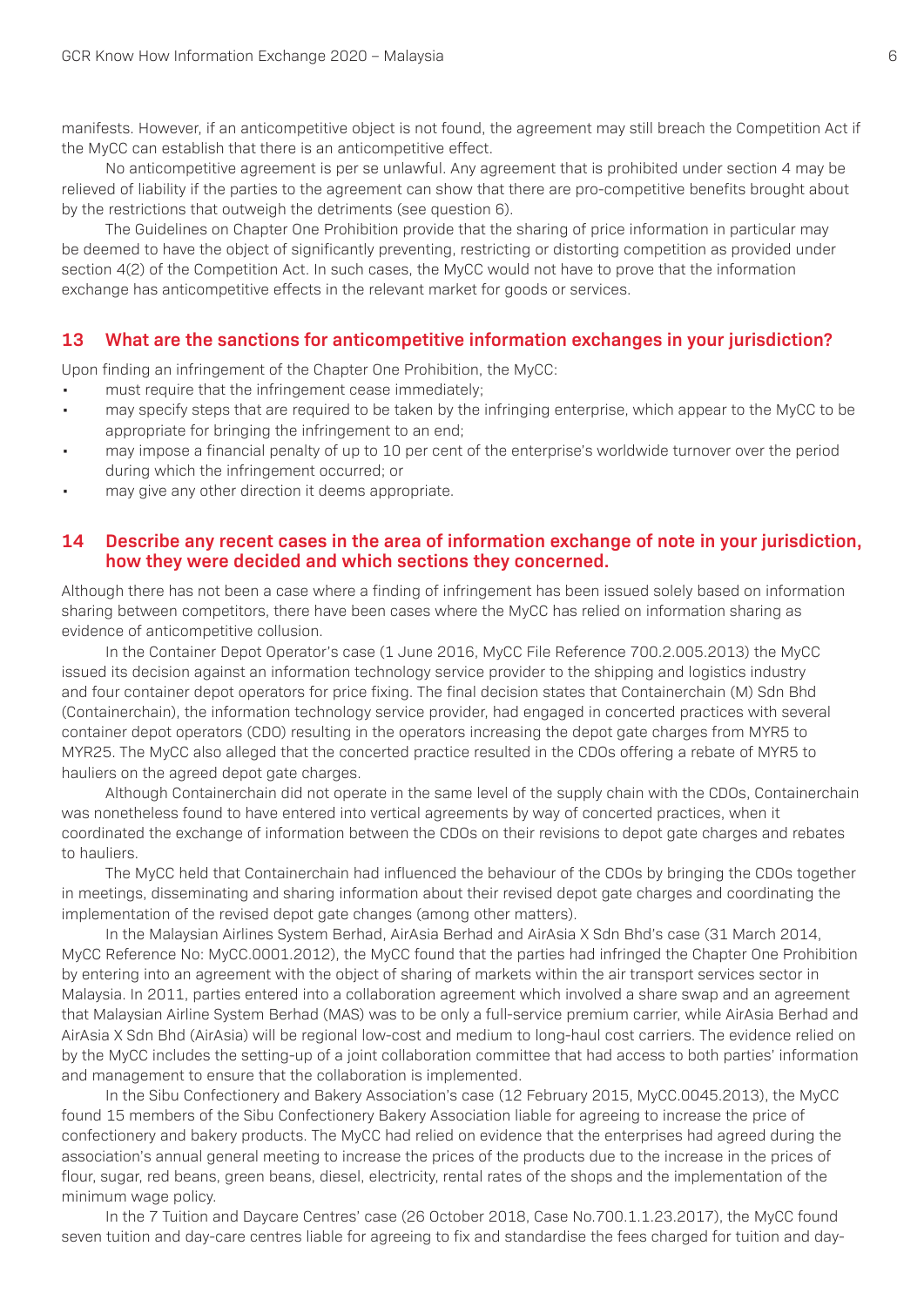care services. The agreement to collectively fix the fees was entered into and a notice to that effect was issued by the said parties. The MyCC had relied on evidence that the enterprises had attained general consensus in a meeting to adjust and standardise the service fees of tuition and daycare.

From its enforcement track record, the MyCC has been vigilant against competitors who use trade associations as a platform for cartel conduct (including exchanging sensitive information and price fixing).

#### **15 Describe any recent changes to legislation in your jurisdiction that may have an impact on information exchanges.**

There have been no recent changes to the Competition Act that may impact information exchanges.

#### **16 Are there any proposals to reform the rules governing information exchange in your jurisdiction?**

No.

#### **17 Are there any other noteworthy characteristics or practical examples specific to your jurisdiction?**

In the Container Depot Operator's case, Containerchain was not a CDO. However, the MyCC found that there was concerted practice where information was exchanged via Containerchain as a conduit. This case shows that there is an "agreement" even if a third party, not involved in the market as a competitor, facilitated the anticompetitive agreement. This is a departure from the usual cases of information exchange involving coordination between competitors.

Although the MyCC did not refer to AC Treuhand v Commission, the Container Depot Operator's case confirms that a third-party intermediary can be held liable for facilitating a cartel.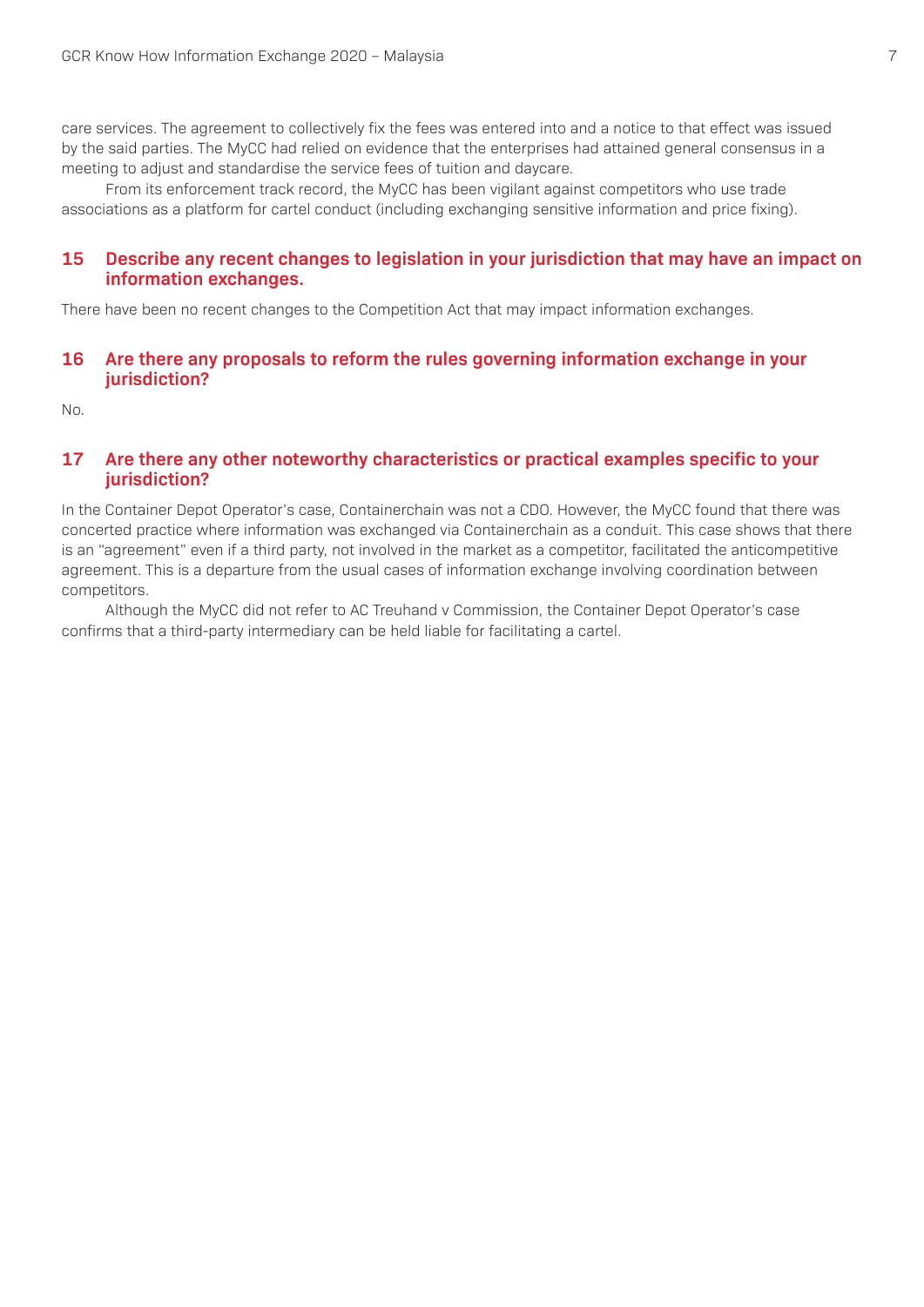

### **Nadarashnaraj Sargunaraj** Zaid Ibrahim & Co a member of ZICOlaw

Raj is a partner in Zaid Ibrahim & Co's corporate commercial practice. He advises on a wide range of competition law issues, including resale price maintenance, price relationship agreements, cartels, abuse of dominance, distribution, retail, joint ventures, exclusivity and non-compete restraints.

Raj has also advised clients in investigations by the Malaysia Competition Commission and appeared before the Commission to present oral submissions.

Raj has assisted clients to implement competition law compliance programmes, preparing for dawn raid and conducted competition law awareness training and audit. He also has in-house corporate experience, where he was responsible for the company's competition compliance initiatives and advised on competition issues relating to the company's day-to-day business and strategic business plans.

Raj also has corporate commercial litigation experience and has regularly appeared at the High Court in relation to corporate commercial disputes.

### **Nurul Syahirah Azman** Zaid Ibrahim & Co - a member of ZICOlaw

Nurul is a senior associate in Zaid Ibrahim & Co's corporate commercial practice. She advises on varying competition law issues. Nurul was also involved in the application submitted by the first Malaysian aircraft carrier to the Malaysian Aviation Commission for individual exemption for a joint business collaboration which was subsequently approved by the Malaysian Aviation Commission.